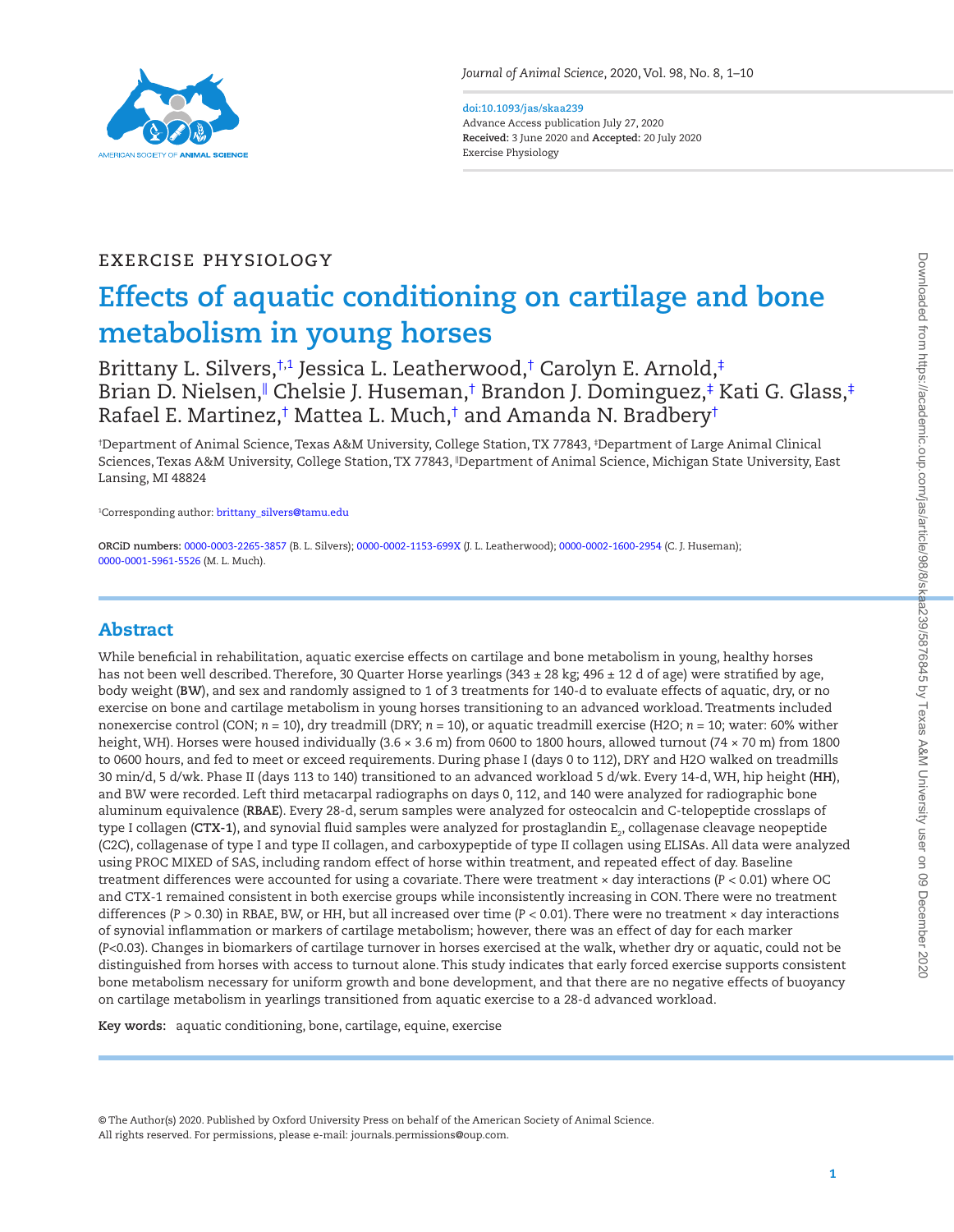| Abbreviations |                                               |
|---------------|-----------------------------------------------|
| <b>BW</b>     | body weight                                   |
| C1,2C         | collagenase of type I and type II<br>collagen |
| C2C           | collagenase cleavage neopeptide               |
| <b>CPII</b>   | carboxypeptide of type II collagen            |
| $CTX-1$       | C-telopeptide crosslaps of type               |
|               | I collagen                                    |
| HН            | hip height                                    |
| PGE           | prostaglandin E <sub>2</sub>                  |
| RBAE          | radiographic bone aluminum                    |
|               | equivalence                                   |
| WH            | wither height                                 |

#### **Introduction**

To achieve a level of competitiveness in a young animal's performance career, it is a common practice in the equine industry to enroll horses in an exercise-training program at a young age (12 to 18 mo). This period of growth is characterized by adaptation of both bone and soft tissue structures. Early career starts have been associated with career longevity, which is likely due to strengthening by early stimulation of the musculoskeletal system [\(Rogers et al., 2012](#page-9-0)). Cartilage adaptation early in life is essential for a well-structured articular cartilage collagen network, as cartilage remains fairly static once mature [\(Brama](#page-8-0) [et al., 2000](#page-8-0)). In contrast, bone undergoes remodeling throughout the life of the animal but is only capable of modeling during early stages of life. During modeling, osteoclasts resorb bone from areas under minimal stress while osteoblasts regulate bone deposition in areas subjected to greater force, allowing for net bone formation [\(Langdahl et al., 2016\)](#page-9-1). This period of growth may be used to maximize musculoskeletal adaptation and development, which may improve athletic career and decrease the incidence of musculoskeletal-related injury ([Barneveld and](#page-8-1) [van Weeren, 1999](#page-8-1)).

Recently, the equine industry has seen a rise in popularity of aquatic treading. Buoyancy in aquatic therapy lifts and reduces axial loading on articular joints by minimizing vertical ground forces ([King et al., 2013\)](#page-9-2). Mice exposed to partial weight bearing have shown a decrease in bone mineral density with a 20% reduction in weight bearing ([Ellman et al., 2013](#page-8-2)). While decreased load on bones may be beneficial in rehabilitation cases to reduce stress on damaged bone, this technology is also being used to prepare young horses for sales and future performance. Currently, there is limited data available investigating the use of aquatic conditioning programs and the effect on bone and cartilage when transitioned into a high intensity exercise program on dry land.

Conditioning and training of performance horses involves many factors such as behavior modification, cardiovascular fitness and skeletal strength. Of these factors, it is most difficult to assess strength of the skeletal framework until a physical symptom is observed when an injury arises ([Nielsen et al., 1997\)](#page-9-3). Biomarkers in serum and synovial fluid have potential to detect subtle or early changes to tissues before clinical signs are evident [\(McIlwraith, 2005\)](#page-9-4). Biomarkers relative to bone and cartilage turnover may provide valuable insight to the effect of exercise in the juvenile horse. Such metabolic biomarkers include: osteocalcin, a serum biochemical marker of bone formation; C-telopeptide crosslaps of type I collagen (**CTX-1**), a serum biochemical marker of bone degradation; synovial prostaglandin E<sub>2</sub> (**PGE<sub>2</sub>),** a marker of joint inflammation; catabolic collagenase cleavage neopeptide (**C2C**) and collagenase of type I and type II collagen (**C1,2C**) indicative of cartilage degradation; and anabolic carboxypeptide of type II collagen (**CPII**) which increases in an effort to repair articular cartilage [\(LePage et al., 2001\)](#page-9-5). Therefore, the objectives of this study were to determine the influence of early forced exercise and type of exercise on serum and synovial fluid biomarkers of young horses and to provide insight into the effects of conditioning on joint inflammation and cartilage/ bone turnover. Furthermore, to investigate the effects of differing conditioning programs on joint inflammation, cartilage metabolism, and bone mineralization when transitioned from a moderate to an advanced workload on a dry surface.

## Materials and Methods

All procedures and handling of horses were approved by the Texas A&M University Institutional Animal Care and Use Committee (2017-0376).

#### **Horses and treatments**

Thirty yearling Quarter horses (343  $\pm$  28 kg; 496  $\pm$  12 d of age; 15 geldings and 15 fillies) of similar breeding were stratified by body weight (**BW**), age, and sex and randomly assigned to 1 of 3 treatment groups during the 140-d trial [\(Table 1\)](#page-1-0). Treatments consisted of nonexercised controls (**CON**; *n* = 10), treadmillexercised horses (**DRY**; *n* = 10), and aquatic treadmill-exercised horses (**H2O**; *n* = 10). Prior to the start of the trial, radiographs of both radial carpal joints were performed by Texas A&M University Equine Field Services (College Station, TX). All horses determined to be radiologically normal were included in the study and fed 1.25% BW (as fed) commercial concentrate feed (SafeChoice Mare and Foal, Nutrena, Minneapolis, MN); intake was adjusted for BW every 14 d. Concentrate was offered in 2 equal feedings, individually at 0600 and 1800 hours, and all horses were allowed ad libitum access to coastal bermudagrass hay (*Cynodon dactylon*). Diets were formulated to meet or slightly exceed nutrient requirements for young, exercising horses undergoing rapid growth ([NRC, 2007](#page-9-6)). Throughout the trial, horses were housed in individual stalls (3.6 m  $\times$  3.6 m) and allowed turnout (74 m  $\times$  70 m) in dry-lot pens with access to coastal bermudagrass hay for  $~10$  hr/d to mimic housing conditions for young horses entering into training programs.

#### **Exercise protocol**

Nonexercised CON received no forced exercise for the duration of the study. Prior to day 0, exercise groups were familiarized (5 d) with each treadmill apparatus (HorseGym USA, Wellington, FL) until they were accustomed to loading onto and walking on the treadmill. The acclimation period included each H2O horse walking in and out of the treadmill, as well as walking into the unit, and adding and draining water in order to acclimate each horse to the sound of the unit ([Adair, 2011\)](#page-8-3). Exercise protocol for horses assigned to DRY and H2O was

<span id="page-1-0"></span>**Table 1.** Average BW, average age, number of mares, and number of geldings for each treatment group at allocation on day 0

|            | BW, kg | Age, d | Number<br>of mares | Number of<br>geldings |  |  |
|------------|--------|--------|--------------------|-----------------------|--|--|
| CON        | 342    | 494    |                    |                       |  |  |
| <b>DRY</b> | 343    | 494    | 4                  | 6                     |  |  |
| H2O        | 345    | 500    | 6                  |                       |  |  |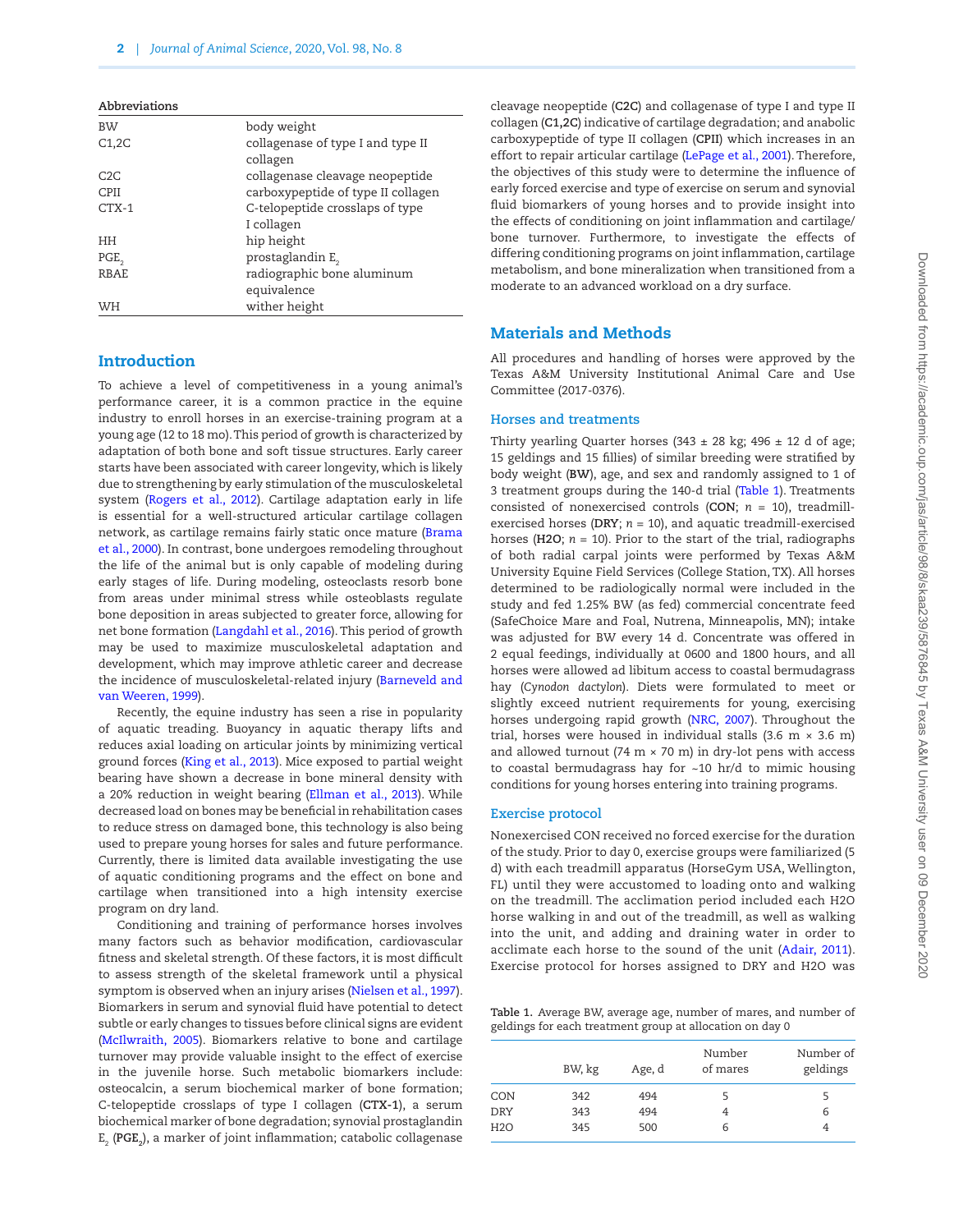divided into 2 phases. Phase I (days 0 to 112) represented a long-term submaximal exercise program, where DRY and H2O groups were exercised 5 d/wk for 21 min at the walk, increasing 5 min/wk until a total time of 30 min was reached and maintained throughout the remainder of the study. Phase I began with horses walking 1.2 and 0.2 m/s was added every 28 d until the end of phase I to reach a maximum speed of 1.8 m/s. The water treadmill took 8 min to fill and 8 min to drain, and water level was maintained at 60% of wither height (**WH**) throughout treadmill exercise. Water temperature averaged 27 °C throughout the project to maximize comfort ([Adair, 2011\)](#page-8-3). The transition to phase II began on day 113 in which treadmill exercise ended and both DRY and H2O groups exercised in a circular, free stall exerciser (Priefert Manufacturing, Mt. Pleasant, TX) 5 d/wk to evaluate bone and cartilage responses to patterns of strain following their respective conditioning programs to completion of the study on day 140. During phase II ([Table 2](#page-2-0)), a 30-min bout of exercise was divided equally in the clockwise and counterclockwise directions. During the first week of phase II, horses alternated between walking and trotting, and speed progressed each week of phase II until horses alternated between walking and extended cantering in the 4th week.

#### **Sample collection**

Growth measurements were recorded every 14 d and included BW, WH, and hip height (**HH**) prior to morning feeding. Measures, including HH and WH, were obtained by the same individual at every timepoint using an altitude stick (Sullivan Supply, Inc., Hillsboro, TX). Synovial fluid and serum samples were obtained every 28 d for the entire 140-d trial. Sampling occurred Fridays after all horses had completed exercise, which allowed 2 d to recover before exercise began again the following Monday. Samples were collected at the same time every sample day to account for potential diurnal variation. Blood was collected via jugular venipuncture into 10-mL additive-free sterile blood collection tubes (BD Vacutainer, Franklin Lakes, NJ). Blood samples remained at room temperature for ~1 hr prior to centrifugation at 2,000 × *g* at 10 °C for 20 min (ALC, PM140R, Thermo Fisher Sci., Waltham, MA) to harvest serum. Synovial fluid was collected via sterile arthrocentesis of the right radial carpal joint by a board-certified veterinary surgeon from the Texas A&M University Large Animal Clinic (College Station, TX). Horses were sedated using xylazine HCl, which was administered intravenously at recommended dosages. The carpal joint was aseptically aspirated from a location medial to the extensor carpi radialis tendon in the palpable depression between the radial carpal bone and the third carpal bone, to a depth of ~12.7 mm to avoid unnecessary contact with articular cartilage [\(McIlwraith and Trotter, 1996\)](#page-9-7). Synovial fluid was transferred to 10-mL additive-free tubes, and immediately placed on ice. All samples were stored at −80 °C for later analysis. On days 0, 112, and 140, dorsal-palmar radiographs of the third metacarpal bone were performed by Texas A&M Equine Field Services for later analysis. Digital radiographs were obtained using a Minxray T90 generator and a VetRocket DR Processor. Images were taken at a focal distance of 71 cm and exposure of 70 kVp and 0.08 ms. Radiographs were standardized by using a cassette holder and taking each radiograph equidistant from the bone. An aluminum (Al) stepwedge penetrometer of 11 steps ranging from 5 to 35 mm in 3 mm increments was placed in the same plane as the bone.

#### **Sample analysis**

Synovial fluid samples were used to evaluate markers of joint inflammation, cartilage metabolism, and bone turnover. Synovial fluid collected throughout the trial was analyzed for PGE $_{\textrm{\tiny{2}}}$ , C1,2C, C2C, and CPII using commercial ELISA kits previously validated for use in the horse ([Bertone et al., 2001](#page-8-4); [de Grauw et al., 2006\)](#page-8-5). Synovial fluid was plated directly for analysis of PGE $_{\textrm{\tiny{2}}}$  and C1,2C, and diluted 1:2 and 1:4, respectively, for C2C and CPII. Final concentrations of these markers were read using a microplate reader with optical density set at 450 nm (Bio-Rad 680 Microplate Reader, Bio-Rad Laboratories, Hercules, CA). Mean minimum detectable levels of PGE $_{\textrm{\tiny{2}}}$ , C2C, C1,2C, and CPII were 30.9 pg/mL, 10 ng/mL, 50 ng/mL, and 0.03 μg/mL, respectively.

Serum concentrations of osteocalcin were determined using a commercial competitive immunoassay (MicroVue Osteocalcin; Quidel Corporation, San Diego, CA). Serum samples were diluted 1:5 and final concentrations were read using a microplate reader with optical density set at 405 nm. Mean minimum detectable level of osteocalcin was 0.45 ng/mL. Serum concentrations of CTX-1 were determined using an enzyme immunological test (Serum CrossLaps (CTX-1) ELISA; Immunodiagnostic Systems, Ltd., Gaithersburg, MD). Serum samples were plated directly, and final concentrations were read using a microplate reader with optical density set at 450 nm. Mean minimum detectable level of CTX-1 was 0.020 ng/mL. Intra-assay coefficients of variability (CVs) were established as acceptable at ≤15% for PGE<sub>2</sub>, ≤12% for CTX-1, ≤10% for cartilage markers, and ≤7% for osteocalcin. Dorsal-palmar radiographs of the left third metacarpal were analyzed for radiographic bone aluminum equivalence (**RBAE**) using Quantity One (Bio-Rad Laboratories) as described by [O'Connor-Robison and Nielsen \(2013\).](#page-9-8)

#### **Statistical analysis**

Data were analyzed using the PROC UNIVARIATE method of SAS (SAS Inst. Inc., Cary, NC) to determine normality. All nonnormal data (PGE $_{2}$ ) were log transformed to establish normality. Subsequently, data were analyzed using the PROC MIXED method of SAS. The model contained effects for treatment, day, and

<span id="page-2-0"></span>**Table 2.** Exercise protocol for DRY and H2O horses during phase II (days 112 to 140)

| Week <sup>1</sup> | Counterclockwise <sup>2</sup> , min |       |       |       | Clockwise |       |       |       |       |       |
|-------------------|-------------------------------------|-------|-------|-------|-----------|-------|-------|-------|-------|-------|
|                   | 2 min                               | 5 min | 2 min | 5 min | 1 min     | 1 min | 5 min | 2 min | 5 min | 2 min |
| 1                 | 1.75                                | 4.0   | 1.75  | 4.0   | 1.75      | 1.75  | 4.0   | 1.75  | 4.0   | 1.75  |
| $\overline{2}$    | 1.75                                | 4.0   | 1.75  | 6.0   | 1.75      | 1.75  | 4.0   | 1.75  | 6.0   | 1.75  |
| 3                 | 1.75                                | 6.0   | 1.75  | 6.0   | 1.75      | 1.75  | 6.0   | 1.75  | 6.0   | 1.75  |
| 4                 | 1.75                                | 6.0   | 1.75  | 6.5   | 1.75      | 1.75  | 6.0   | 1.75  | 6.5   | 1.75  |

1 Week of phase II exercise (days 112 to 140).

2 Velocity of free-stall exerciser (Priefert Manufacturing, Mt. Pleasant, TX) in meter per second.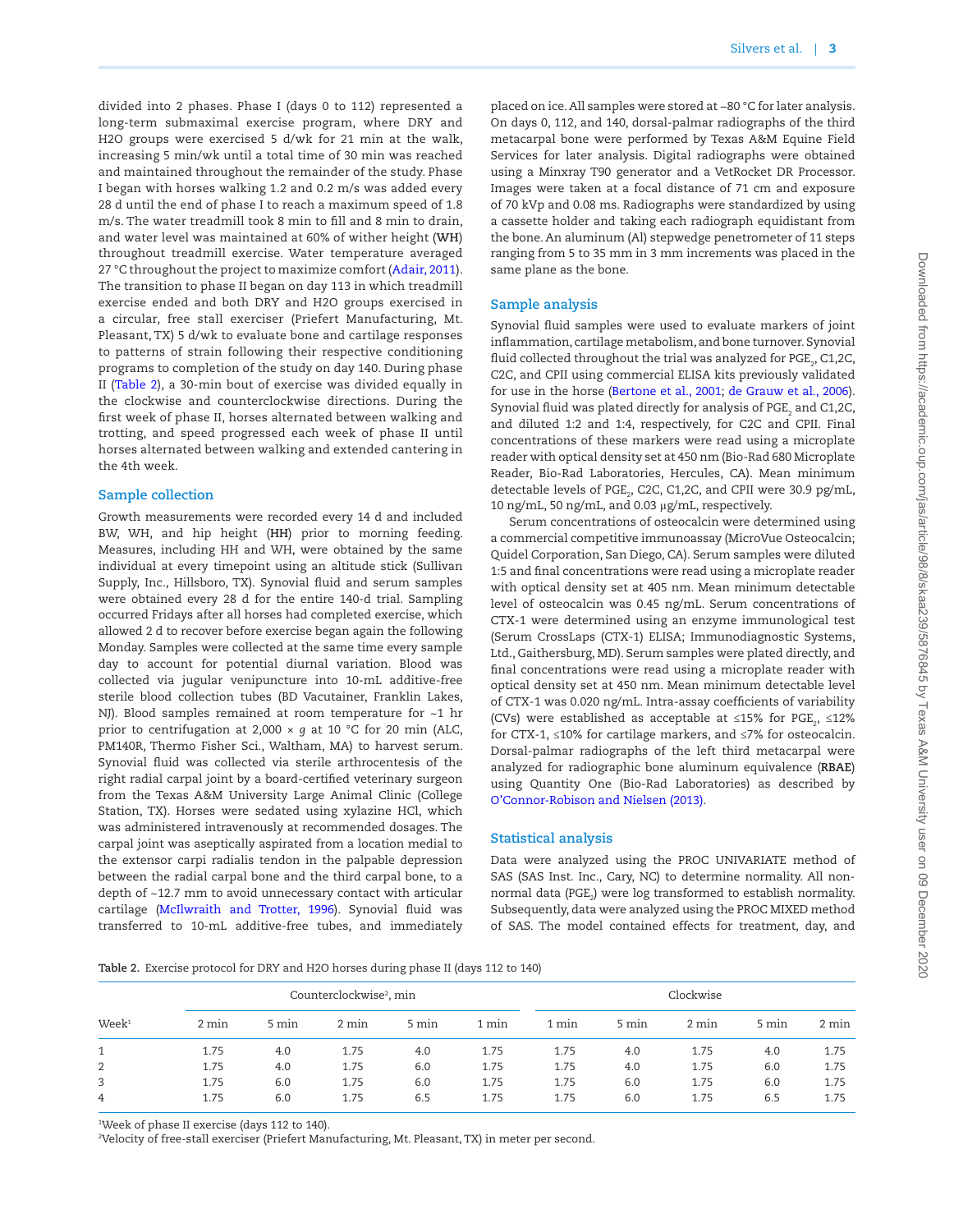treatment × day interactions to determine the effects of various exercise treatments on cartilage and bone metabolism markers. The model contained a random effect of horse within treatment and a repeated effect of day. There were baseline treatment differences in CPII, osteocalcin, and CTX-1, therefore all cartilage and bone biomarkers were run with day 0 as a covariate to account for baseline treatment differences in biomarker concentrations and to maintain consistency in statistical model across all biomarkers. Significance was defined for all variables when *P* ≤ 0.05, and a trend toward significance was established at *P* ≤ 0.10.

#### Results

#### **Growth parameters**

There was no influence of exercise treatment on BW (*P* > 0.67; [Figure 1\)](#page-3-0). However, there was an influence of time (*P* < 0.01) as all horses, regardless of treatment, gained BW over the 140-d trial. WH tended to have a treatment × day interaction (*P* < 0.08; [Figure 2](#page-4-0)) characterized by a difference in response in the first 28 d of the study and HH was not affected by treatment (*P* > 0.12; [Figure 3](#page-4-1)), but all measurements increased over time (*P* < 0.01).

#### **Markers of inflammation and cartilage metabolism**

There were no treatment  $\times$  day interactions on synovial inflammation and markers of cartilage metabolism  $(P > 0.21)$ ; however, there was an effect of day for each of the selected biomarkers (P  $<$  0.03). Synovial PGE $_{\textrm{\tiny{2}}}$  concentrations were not influenced by treatment; nevertheless, concentrations in all treatment groups tended to be lower on day 56 (*P* < 0.08; [Figure 4\)](#page-5-0) when compared with other days throughout the project. Catabolic C2C decreased from days 28 to 56 (*P* < 0.01; [Figure 5\)](#page-5-1), then increased to completion of the study at day 140 (*P* < 0.01). Synovial fluid concentrations of CPII decreased from days 28 to 56 (*P <* 0.01; [Figure 6\)](#page-5-2) and increased at each time point from days 56 to 140 (*P* < 0.05). Synovial fluid C1,2C concentrations decreased from days 28 to 56 (*P* = 0.01; [Figure 7](#page-6-0)) and plateaued throughout the remainder of phase I exercise, before increasing in response to phase II ( $P < 0.01$ ). The ratio of CPII to C2C was investigated; however, there were no main effects of treatment, day, or treatment  $\times$  day and therefore the results were not included in the study.

#### **Biomarkers of bone metabolism**

A treatment × day interaction was observed for osteocalcin and CTX-1 where concentrations remained consistent in both DRY and H2O treatment groups throughout the 140-d project compared with CON which increased in an incongruent fashion (*P* < 0.01; [Figures 8](#page-6-1) and [9](#page-7-0)). While a molecular response was observed through osteocalcin and CTX-1, RBAE analysis of radiographic images were not influenced by treatment (*P* > 0.50; [Figures 10](#page-7-1) and [11](#page-7-2)); although, there was an effect of day in which both medial and lateral aspects increased in bone optical density throughout the trial (*P* < 0.01). The ratio of osteocalcin to CTX-1 was investigated; however, there were no main effects of treatment or treatment × day and therefore the results were not included in the study.

## **Discussion**

This study assessed the effects of aquatic and dry treadmill exercise on bone and joint metabolism in young horses. Growth measurements including WH, HH, and BW of the yearling horses increased throughout the 140-d study. This was expected as horses have not met their mature size at one year of age and were fed to meet or exceed requirements of growing horses on a rapid plane of growth, in light exercise ([NRC, 2007\)](#page-9-6).

Serum osteocalcin is a previously established marker of equine bone formation produced by osteoblasts, which are responsible for deposition of bone ([Nielsen et al., 1998](#page-9-9): [Billinghurst et al., 2003\)](#page-8-6). In the current study, osteocalcin concentrations remained consistent in both exercise groups throughout the study. However, the CON group had an incongruent increase in osteocalcin throughout the study. Serum CTX-1 has been previously identified as a reliable indicator of the effects of exercise on the developing skeletal system [\(McIlwraith, 2005](#page-9-4)). Concentrations of CTX-1 followed the same trend as osteocalcin, remaining consistent in DRY and H2O while increasing incongruently in CON. Together, these markers indicate that early forced exercise is beneficial for producing consistent bone turnover in young horses, while lack of forced exercise in young horses may lead to inconsistent bone turnover. An increased risk of fracture has been documented in humans during times of increased skeletal growth and increased



<span id="page-3-0"></span>**Figure 1.** Mean BW in kg (least squares means ± SEM) over time (*d*) in horses undergoing no forced exercise (CON; *n* = 10), treadmill exercise (DRY; *n* = 10), or aquatic treadmill exercise (H2O; *n* = 10). Main effects include treatment (*P* = 0.67), day (*P* < 0.01), and treatment × day (*P* = 0.12).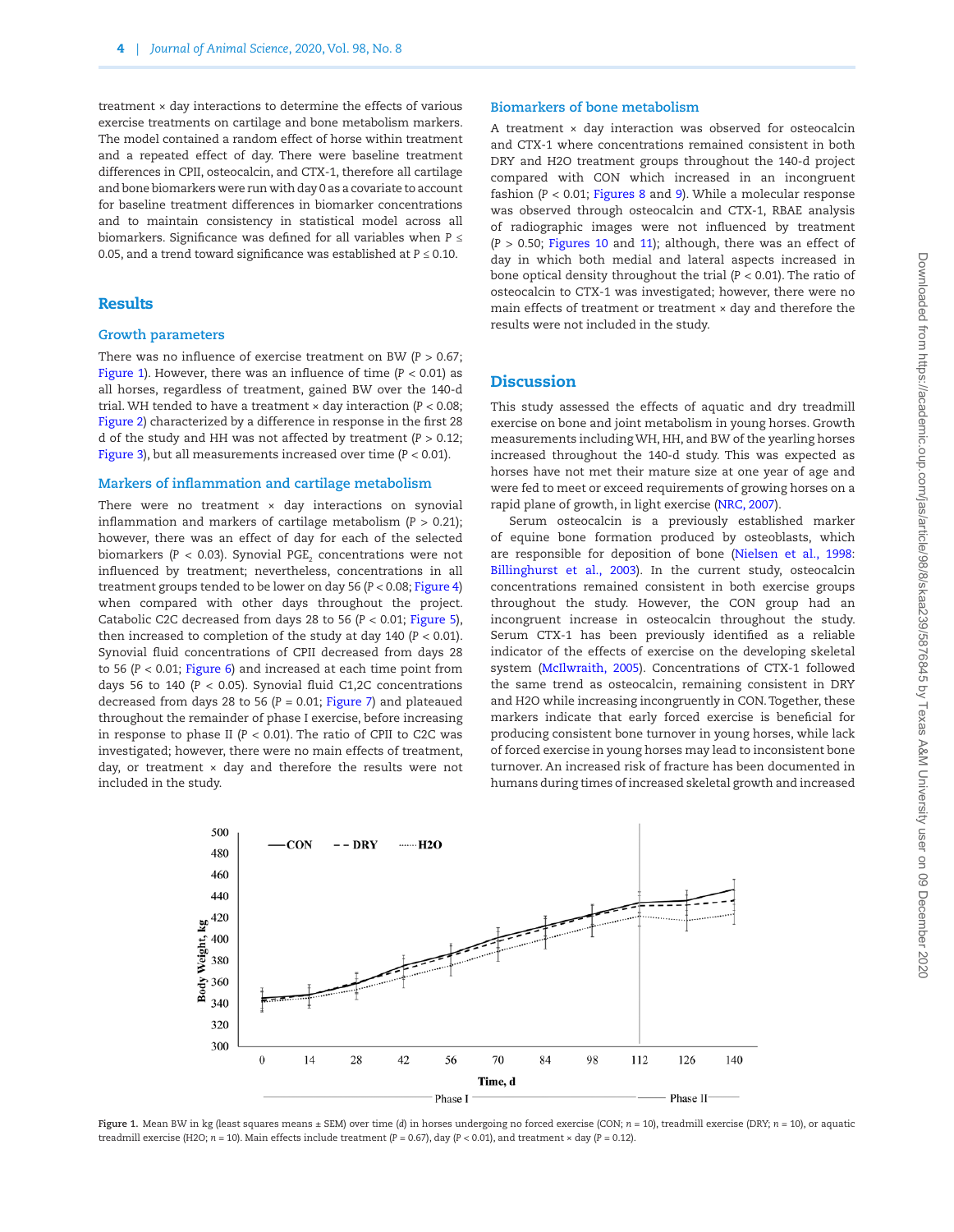

**Figure 2.** Mean WH (cm; least squares means ± SEM) over time (*d*) in horses undergoing no forced exercise (CON; *n* = 10), treadmill exercise (DRY; *n* = 10), or aquatic treadmill exercise (H2O; *n* = 10). Main effects include treatment (*P* = 0.72), day (*P* < 0.01), and treatment × day (*P* = 0.07).

<span id="page-4-0"></span>

<span id="page-4-1"></span>Figure 3. Mean HH (cm; least squares means ± SEM) over time (*d*) in horses undergoing no forced exercise (CON; *n* = 10), treadmill exercise (DRY; *n* = 10), or aquatic treadmill exercise (H2O; *n* = 10). Main effects include treatment (*P* = 0.73), day (*P* < 0.01), and treatment × day (*P* = 0.12).

bone turnover ([Parfitt, 1994\)](#page-9-10). Additionally, [Lepeule et al. \(2013\)](#page-9-11) found that young horses with irregular exercise patterns had an increased risk of osteoarthritic status.

Metacarpal RBAE analysis is a non-invasive method to assess relative bone optical density in individual animals. No treatment or treatment  $\times$  day effects were observed in the current study, but there was an effect of day. Both the medial and lateral RBAE increased in all horses throughout the study, which was to be expected as horses were still growing. These results agree with the study by [Spooner et al. \(2008\)](#page-9-12) which reported that there was no significant change in RBAE of horses that underwent endurance training compared with pasture rearing. This indicates that walking alone may be insufficient to induce phenotypic changes to bone optical density in young horses in only 140 d, which may be attributed in part to the long bone turnover period ([Frost, 1990\)](#page-8-7).

The effect of time on cartilage inflammation and metabolism was driven by a decrease in PGE $_{\textrm{\tiny{2}}}$ , C2C, C1,2C, and CPII concentrations from days 28 to 56. This decrease occurred

concurrently with increase in bone formation as measured by osteocalcin. The subchondral region of bone and cartilage is related both physiologically and pathophysiologically, working together as one functional unit ([Imhof et al., 1999\)](#page-8-8); therefore, there may be a relationship between an increase in bone metabolism and a decrease in response of articular cartilage. However, in the current study, markers of cartilage inflammation and metabolism were measured in synovial fluid, while markers of bone metabolism were measured in serum which may represent systemic changes rather than changes in a specific region of bone.

Synovial fluid PGE $_{\rm _2}$  is well established as an early indicator of joint inflammation and predictor of joint disease ([Bertone](#page-8-4) et al., 2001). However, a lack of change in synovial fluid PGE<sub>2</sub> concentrations in young horses undergoing strenuous exercise has been previously documented ([Frisbie et al., 2008\)](#page-8-9), and agrees with the present study, as there were no significant treatment or treatment  $\times$  day effects on PGE $_2$  concentrations in synovial fluid. This indicates that the transition from a submaximal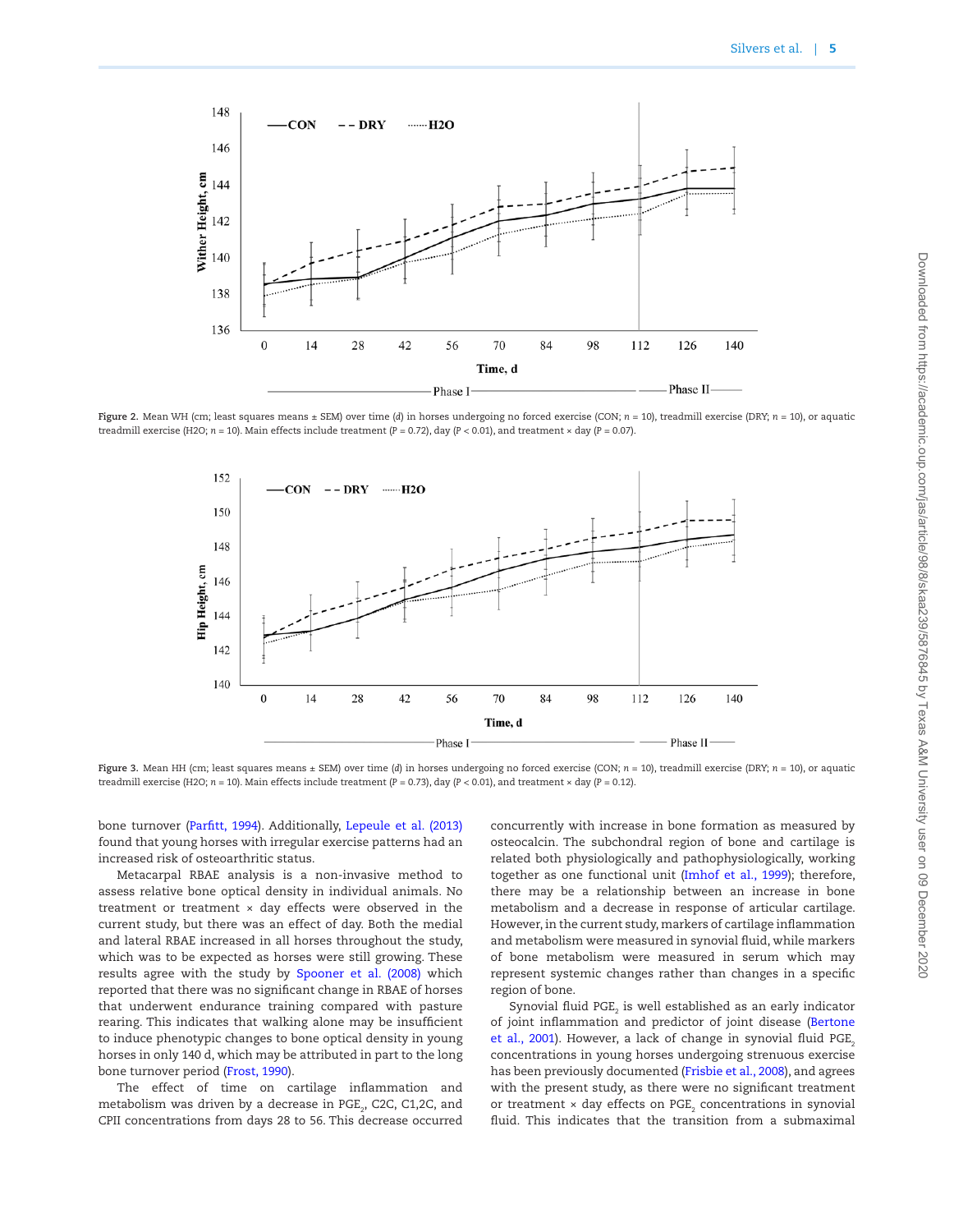

**Figure 4.** Log of synovial fluid PGE<sub>2</sub> concentrations (least squares means ± SEM) over time (d) in horses undergoing no forced exercise (CON; *n* = 10), treadmill exercise (DRY;  $n = 10$ ), or aquatic treadmill exercise (H2O;  $n = 10$ ). Main effects include treatment ( $P = 0.69$ ), day ( $P < 0.03$ ), and treatment × day ( $P = 0.78$ ).

<span id="page-5-0"></span>

**Figure 5.** Synovial collagenase cleavage neopeptide (C2C) concentrations (ng/mL; least squares means ± SEM) over time (*d*) in horses undergoing no forced exercise (CON; *n* = 10), treadmill exercise (DRY; *n* = 10), or aquatic treadmill exercise (H2O; *n* = 10). Main effects include treatment (*P* = 0.65), day (*P* < 0.01), and treatment × day  $(P = 0.59)$ .

<span id="page-5-1"></span>

<span id="page-5-2"></span>**Figure 6.** Synovial CPII concentrations (ng/mL; least squares means ± SEM) over time (*d*) in horses undergoing no forced exercise (CON; *n* = 10), treadmill exercise (DRY; *n* = 10), or aquatic treadmill exercise (H2O; *n* = 10). Main effects include treatment (*P* = 0.30), day (*P* < 0.01), and treatment × day (*P* = 0.21).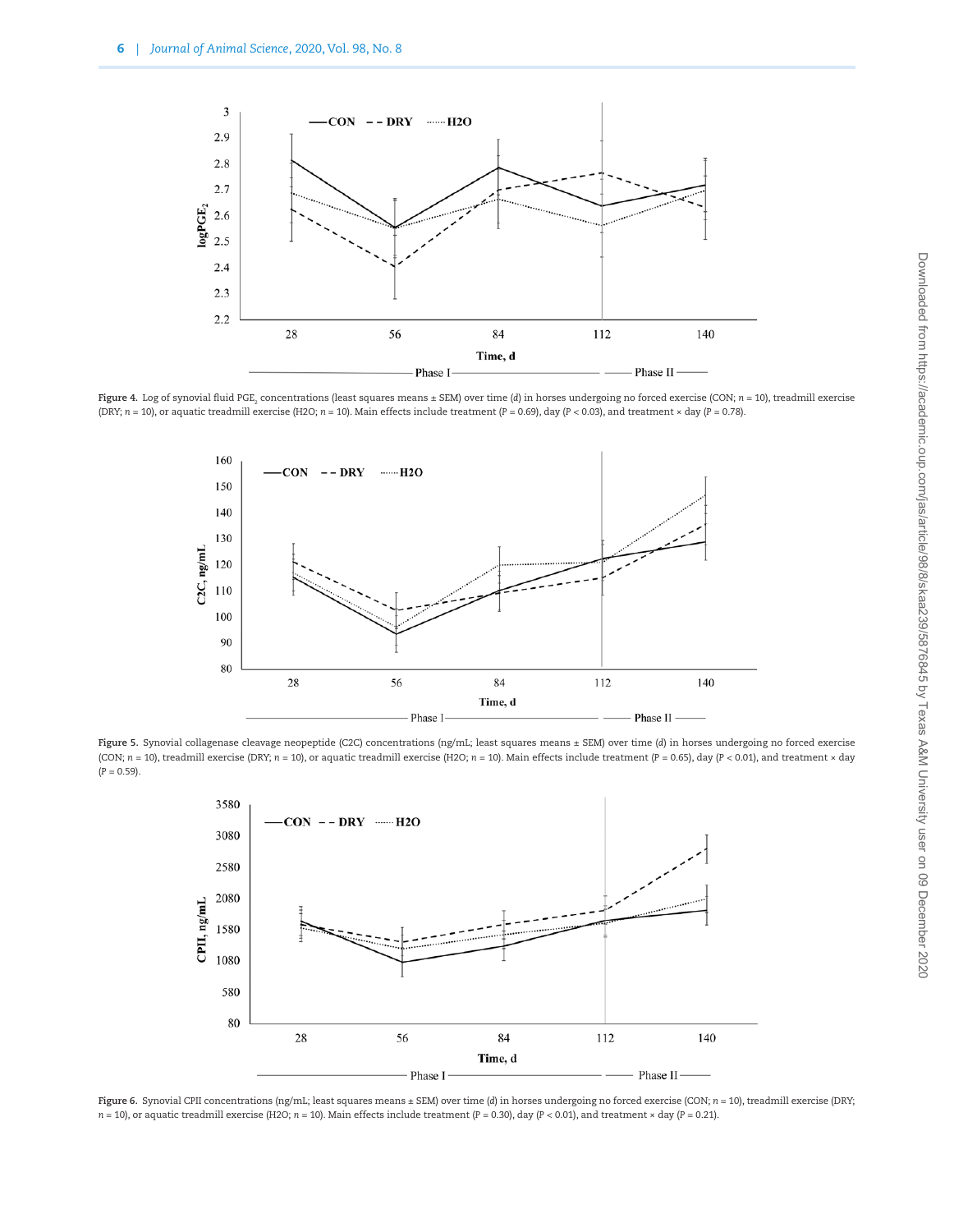

**Figure 7.** Synovial C1,2C concentrations (μg/mL; least squares means ± SEM) over time (*d*) in horses undergoing no forced exercise (CON; *n* = 10), treadmill exercise (DRY;  $n = 10$ ), or aquatic treadmill exercise (H2O;  $n = 10$ ). Main effects include treatment (*P* = 0.35), day (*P* < 0.01), and treatment × day (*P* = 0.45).

<span id="page-6-0"></span>

<span id="page-6-1"></span>**Figure 8.** Serum osteocalcin concentrations (ng/mL; least squares means ± SEM) over time (*d*) in horses undergoing no forced exercise (CON; *n* = 10), treadmill exercise (DRY; *n* = 10), or aquatic treadmill exercise (H2O; *n* = 10). Main effects include treatment (*P* = 0.33), day (*P* < 0.01), and treatment × day (*P* < 0.01). \*Within day, CON differs from DRY and H2O (*P* < 0.05). **‡**Within day, CON tends to differ from DRY and H2O (*P* < 0.10).

exercise program in phase I to a high-intensity exercise program in phase II does not cause excess inflammation or damage to articular cartilage, even for horses exposed to a reduced load due to buoyancy in an aquatic environment. Furthermore, this study utilized healthy yearling horses, so it was expected that they would not display any indicators of joint disease.

In regard to articular cartilage, C2C is an indicator of degradation of type II collagen. Following an insult, type II collagen unwinds, exposing epitopes including C2C, which are then released into synovial fluid where they may be detected as a biomarker of collagen metabolism. While there was an effect of time from days 56 to 140 where C2C concentrations increased in all groups, the highest values reported (136.95  $\pm$  4.11 ng/ mL) are still within range of normal yearling joints reported by Leatherwood et al.  $(2016)(211.80 \pm 10.17 \text{ ng/mL})$ . A more comprehensive indicator of overall cartilage degradation, C1,2C, takes into account both type I and type II cartilage degradation. In the current study, no effects of treatment or

treatment × day were observed. [Frisbie et al. \(2008\)](#page-8-9) describe an increase in C1,2C with exercise; however, their animals underwent a strenuous exercise program including trotting and galloping, unlike the submaximal exercise program of the present study, which would not have placed the same degree of force on joints.

Contrastingly, CPII is utilized as a marker of type II collagen formation. It is counter to C2C and is released when an attempt is made to repair type II collagen. There was no effect of treatment or treatment  $\times$  day, similar to C2C, which was expected as there was no significant degradation to stimulate subsequent regeneration. In response to changes in C2C over time, CPII followed the same trend, decreasing from days 28 to 56, then increasing from day 56 to completion of the study. This demonstrates the relationship between cartilage formation and cartilage degradation indicative of cartilage turnover. It is important to note that horses of this age are still undergoing significant cartilage turnover, which decreases with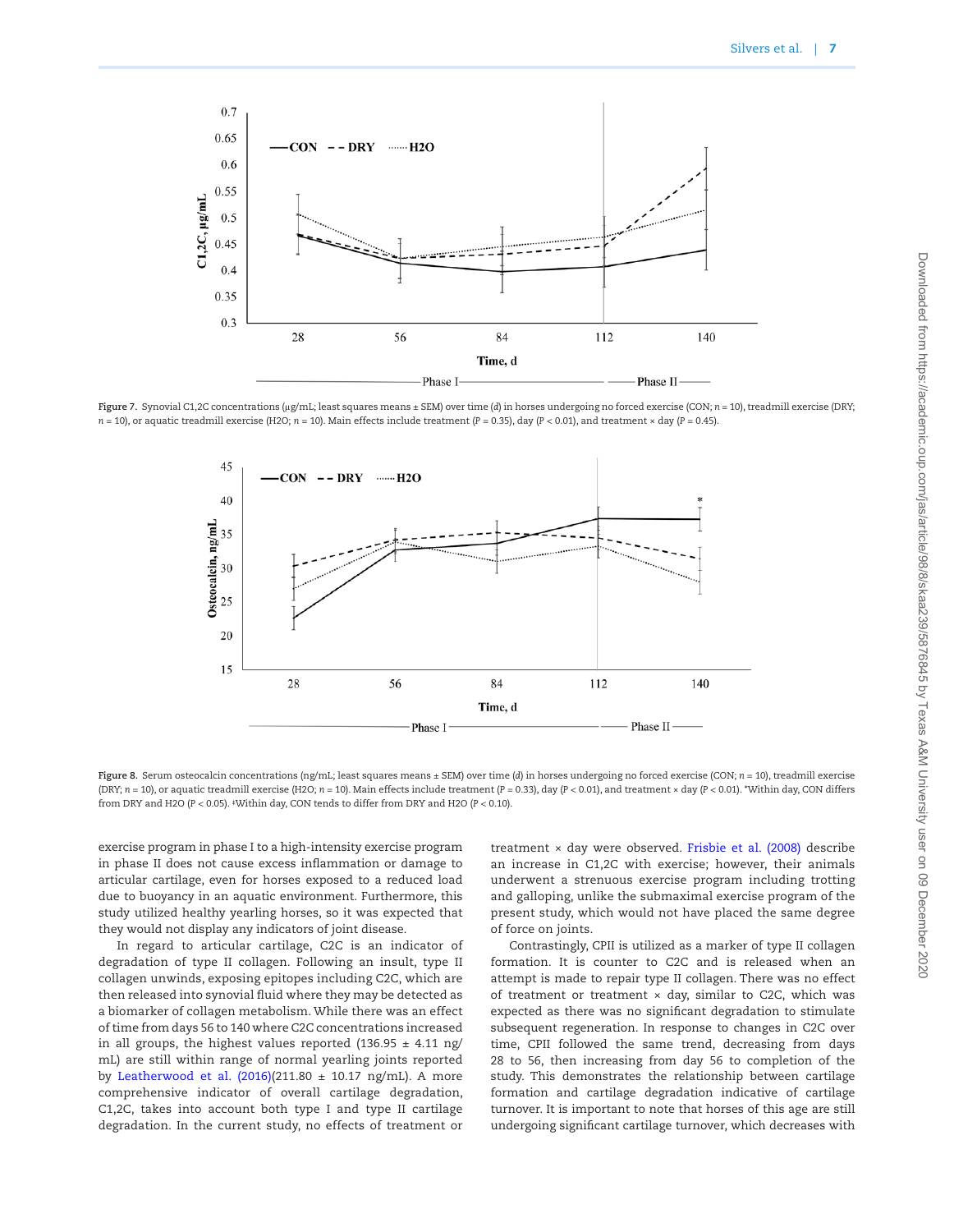

**Figure 9.** Serum CTX-1 concentrations (ng/mL; least squares means ± SEM) over time (*d*) in horses undergoing no forced exercise (CON; *n* = 10), treadmill exercise (DRY; *n* = 10), or aquatic treadmill exercise (H2O; *n* = 10). Main effects include treatment (*P* = 0.37), day (*P* < 0.01), and treatment × day (*P* < 0.01). \*Within day, CON differs from DRY and H2O (*P* < 0.05). **‡**Within day, CON tends to differ from DRY and H2O (*P* < 0.10).

<span id="page-7-0"></span>

Figure 10. RBAE of the medial aspect of the left third metacarpal (mm Al; least squares means ± SEM) over time (d) in horses undergoing no forced exercise (CON; *n* = 10), treadmill exercise (DRY; *n* = 10), or aquatic treadmill exercise (H2O; *n* = 10). Main effects include treatment (*P* = 0.77), day (*P* < 0.01), and treatment × day (*P* = 0.86).

<span id="page-7-1"></span>

<span id="page-7-2"></span>**Figure 11.** RBAE of the lateral aspect of the left third metacarpal (mm Al; least squares means ± SEM) over time (*d*) in horses undergoing no forced exercise (CON; *n* = 10), treadmill exercise (DRY; *n* = 10), or aquatic treadmill exercise (H2O; *n* = 10). Main effects include treatment (*P* = 0.30), day (*P* < 0.01), and treatment × day (*P* = 0.21).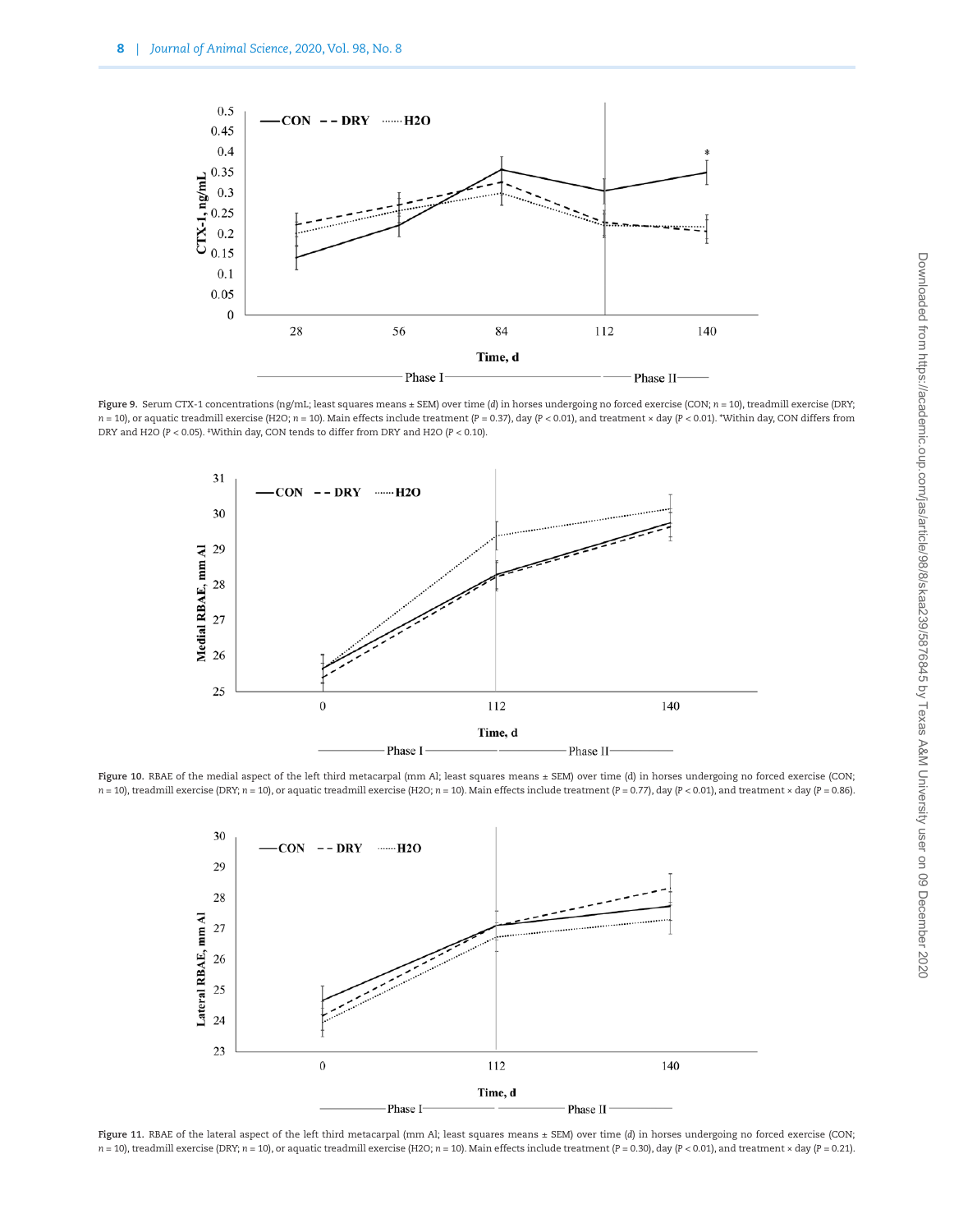age, solidifying the importance of early training for cartilage adaptation to future performance levels.

Additional extraneous factors involved in the introduction of phase II exercise include change in exercise surface, trajectory of motion, and progressing workload. During phase I, horses were exercised on treadmills equipped with a synthetic running belt surface. This differed from the natural sand surface of the free-stall exerciser in phase II; however, the treatment of both exercising groups was consistent throughout. During phase I exercise, horses tracked in a straight line, then were introduced to a circular track of the free-stall exerciser in phase II. Similar to the exercise surface, this variable was kept consistent across treatment groups, and exercise was divided evenly in either direction in order to equally distribute joint forces. The introduction of phase II exercise was gradual, with speeds increasing weekly.

All horses had access to turnout for ~10 hr/d, where voluntary exercise was allowed. Evidence suggests that voluntary sprinting improves bone optical density and cartilage tissue in weanlings when compared to those housed in stalls [\(Bell et al.,](#page-8-10) [2001;](#page-8-10) [Billinghurst et al., 2003\)](#page-8-6). While an effort was made to limit size of turnout to prevent the occasional sprint, a sprint of only 50 m, 5 d/wk may be sufficient to increase bone metabolism in young calves used as a model for horses [\(Hiney et al., 2004\)](#page-8-11). The results observed across all treatment groups during phase I suggest that turnout and voluntary exercise may be sufficient to support joint health in young horses, similar to walking on a treadmill. Quantification of voluntary exercise would be ideal; however, there are challenges to doing so in horses as the number of steps, gait, speed, and distance is important factors that influence force on bones and joints. Accelerometers are validated using video to determine thresholds for different gaits ([Morrison et al., 2015\)](#page-9-14), which may be challenging when measuring multiple individuals in a pasture setting. Additionally, it is difficult to account for high activity levels in young horses, and they are gregarious in nature which may result in loss of device ([DuBois et al., 2015](#page-8-12)). Furthermore, agreement has not been reached on device placement to obtain the most accurate data ([Dubois et al., 2015;](#page-8-12) [Morrison et al., 2015](#page-9-14)).

The objective of this study was to mimic industry standards of conditioning programs, which typically require 3 to 4 mo of slow to moderate work followed by 1 to 2 mo of speed and discipline-specific skill training. Phase I exercise was developed to be comparable to aquatic treadmill protocols utilized in the industry, where exercising horses at speeds higher than a walk is uncommon. If the high-intensity exercise program had been extended beyond 28 d, changes in articular cartilage metabolism may have been observed; in addition, extension of the highintensity exercise program beyond 28 d may elicit further changes in bone metabolism, as the bone turnover period due to increased mechanical loading is not complete in 28 d [\(Frost, 1990\)](#page-8-7).

In conclusion, the results from this study indicate that walking, whether in a dry or aquatic environment, is likely insufficient force to alter molecular regulation of joint metabolism. Early forced exercise, whether in a dry or aquatic environment, produced consistent bone metabolism, while nonexercised horses exhibited incongruent bone turnover in order to maintain a similar bone mineral density. However, in the current study, there were no effects of buoyancy on joint development in yearling horses transitioned to an advanced workload, when water was set at 60% of WH. As water height increases, buoyancy increases and forces on bones and joints decrease [\(King et al., 2013](#page-9-2)). Various water heights may be utilized to achieve different objectives for individual animals, but that

was not investigated in the current study. Effects of various water heights on bone and joint development may be explored further in the future. Further research is necessary to determine the effects of aquatic conditioning on parameters of athletic capability, such as heart rate, respiration rate, and musculature.

# Acknowledgment

The authors would like to thank the American Quarter Horse Foundation for providing financial support for this project.

# Conflict of interest statement

The authors declare no real or perceived conflicts of interest.

### **References**

- <span id="page-8-3"></span>Adair, H. S. 2011. Aquatic therapy for conditioning and treatment of tendon and ligament injuries. *AAEP Proc*. **57**:181–185.
- <span id="page-8-1"></span>Barneveld, A., and P. R. van Weeren. 1999. Conclusions regarding the influence of exercise on the development of the equine musculoskeletal system with special reference to osteochondrosis. *Equine Vet J Suppl*. **31**:112–119. doi:[10.1111/j.2042–3306.1999.tb05323.x](https://doi.org/10.1111/j.2042–3306.1999.tb05323.x)
- <span id="page-8-10"></span>Bell, R. A., B. D. Nielsen, K. Waite, D. Rosenstein, and M. Orth. 2001. Daily access to pasture turnout prevents loss of mineral in the third metacarpus of Arabian weanlings. *J. Anim. Sci*. **79**:1142–1150. doi:[10.2527/2001.7951142x](https://doi.org/10.2527/2001.7951142x)
- <span id="page-8-4"></span>Bertone, A. L., J. L. Palmer, and J. Jones. 2001. Synovial fluid cytokines and eicosanoids as markers of joint disease in horses. *Vet. Surg*. **30**:528–538. doi:[10.1053/jvet.2001.28430](https://doi.org/10.1053/jvet.2001.28430)
- <span id="page-8-6"></span>Billinghurst, R. C., P. A. Brama, P. R. van Weeren, M. S. Knowlton, and C. W. McIlwraith. 2003. Significant exercise-related changes in the serum levels of two biomarkers of collagen metabolism in young horses. *Osteoarthr. Cartilage* **11**:760–769. doi:[10.1016/s1063-4584\(03\)00152-3](https://doi.org/10.1016/s1063-4584(03)00152-3)
- <span id="page-8-0"></span>Brama, P. A. J., J. M. TeKoppele, R. A. Bank, A. Barneveld, and P. R. van Weeren. 2000. Functional adaptation of equine articular cartilage: the formation of regional biochemical characteristics up to age one year. *Equine Vet. J*. **41**(6):564–571. doi:[10.2746/042516400 776563626](https://doi.org/10.2746/042516400 776563626)
- <span id="page-8-12"></span>DuBois, C., E. Zakrajsek, D. B. Haley, and K. Merkies. 2015. Validation of triaxial accelerometers to measure the lying behaviour of adult domestic horses. *Animal* **9**:110–114. doi:[10.1017/S175173111400247X](https://doi.org/10.1017/S175173111400247X)
- <span id="page-8-2"></span>Ellman, R., J. Spatz, A. Cloutier, R. Palme, B. A. Christiansen, and M. L. Bouxsein. 2013. Partial reductions in mechanical loading yield proportional changes in bone density, bone architecture, and muscle mass. *J. Bone Miner. Res*. **28**:875–885. doi:[10.1002/jbmr.1814](https://doi.org/10.1002/jbmr.1814)
- <span id="page-8-9"></span>Frisbie, D. D., F. Al-Sobayil, R. C. Billinghurst, C. E. Kawcak, and C. W. McIlwraith. 2008. Changes in synovial fluid and serum biomarkers with exercise and early osteoarthritis in horses. *Osteoarthr. Cartilage* **16**:1196–1204. doi[:10.1016/j.joca.2008.03.008](https://doi.org/10.1016/j.joca.2008.03.008)
- <span id="page-8-7"></span>Frost, H. M. 1990. Skeletal structural adaptations to mechanical usage (SATMU): 2. Redefining Wolff's law: the remodeling problem. *Anat. Rec*. **226**:414–422. doi[:10.1002/ar.1092260403](https://doi.org/10.1002/ar.1092260403)
- <span id="page-8-5"></span>de Grauw, J. C., C. H. van de Lest, R. van Weeren, H. Brommer, and P. A. Brama. 2006. Arthrogenic lameness of the fetlock: synovial fluid markers of inflammation and cartilage turnover in relation to clinical joint pain. *Equine Vet. J*. **38**: 305–311. doi[:10.2746/042516406777749236](https://doi.org/10.2746/042516406777749236)
- <span id="page-8-11"></span>Hiney, K. M., B. D. Nielsen, and D. Rosenstein. 2004. Shortduration exercise and confinement alters bone mineral content and shape in weanling horses. *J. Anim. Sci*. **82**: 2313–2320. doi:[10.2527/2004.8282313x](https://doi.org/10.2527/2004.8282313x)
- <span id="page-8-8"></span>Imhof, H., M. Breitenseher, F. Kainberger, T. Rand, and S. Trattnig. 1999. Importance of subchondral bone to articular cartilage